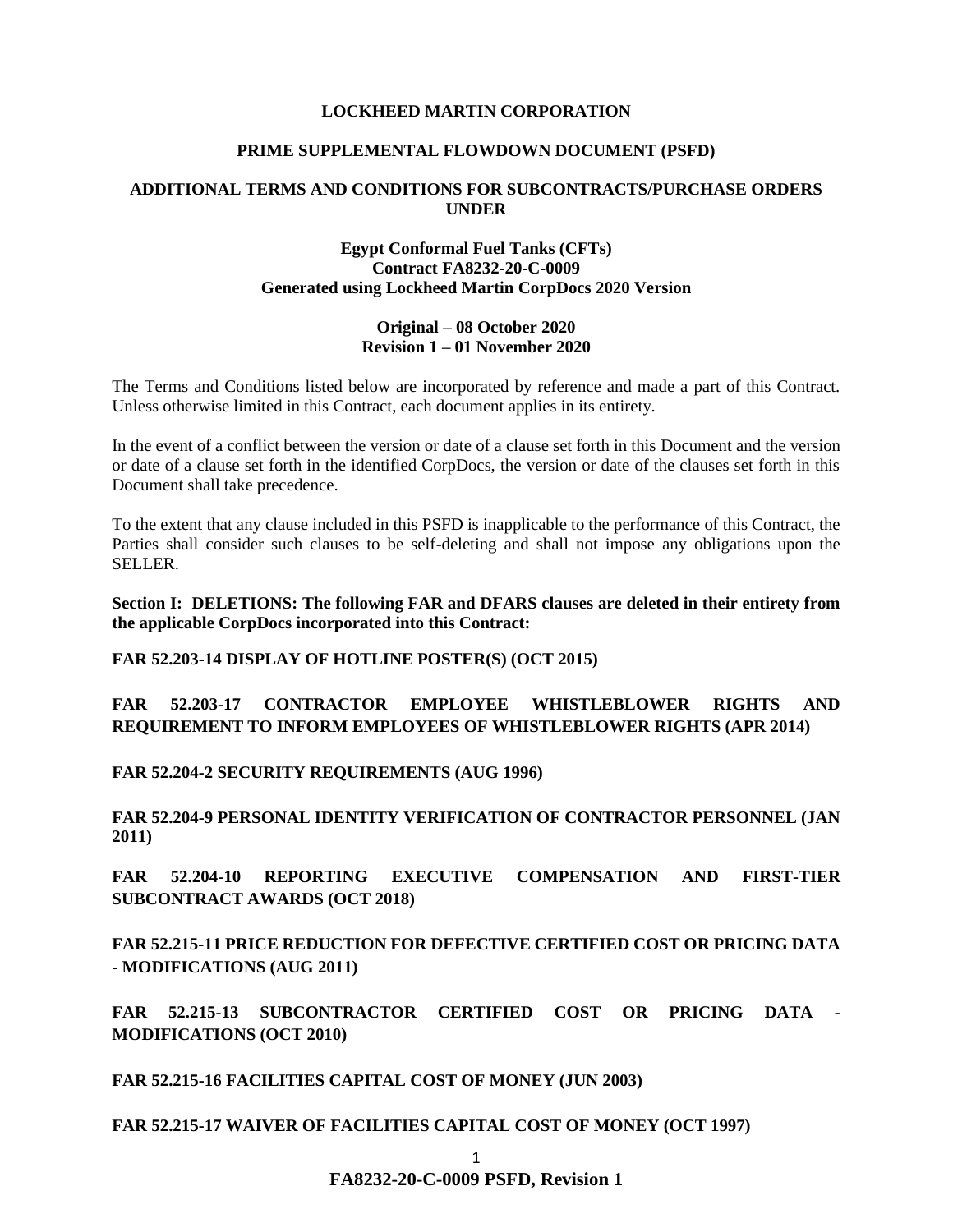**FAR 52.215-20 REQUIREMENTS FOR CERTIFIED COST OR PRICING DATA OR INFORMATION OTHER THAN COST OR PRICING DATA (OCT 2010)**

**FAR 52.219-9 SMALL BUSINESS SUBCONTRACTING PLAN (AUG 2018)**

**FAR 52.222-4 CONTRACT WORK HOURS AND SAFETY STANDARDS ACT - OVERTIME COMPENSATION (MAY 2018)**

**FAR 52.222-41 SERVICE CONTRACT ACT OF 1965 (AUG 2018)**

**FAR 52.222-54 EMPLOYMENT ELIGIBILITY VERIFICATION (OCT 2015)**

**FAR 52.222-55 MINIMUM WAGES UNDER EXECUTIVE ORDER 13658 (DEC 2015)**

**FAR 52.222-62 PAID SICK LEAVE UNDER EXECUTIVE ORDER 13706 (JAN 2017)** 

**FAR 52.223-3 HAZARDOUS MATERIAL IDENTIFICATION AND MATERIAL SAFETY DATA (JAN 1997)**

**FAR 52.223-7 NOTICE OF RADIOACTIVE MATERIALS (JAN 1997)**

**FAR 52.223-11 OZONE-DEPLETING SUBSTANCES (JUN 2016)**

**FAR 52.225-1 BUY AMERICAN ACT -- SUPPLIES (MAY 2014)**

**FAR 52.225-5 TRADE AGREEMENTS (OCT 2019)** 

**FAR 52.225-8 DUTY FREE ENTRY (OCT 2010)** 

**FAR 52.227-9 REFUND OF ROYALTIES (APR 1984)**

**FAR 52.227-10 FILING OF PATENT APPLICATIONS-CLASSIFIED SUBJECT MATTER (DEC 2007)**

**FAR 52.227-11 PATENT RIGHTS-OWNERSHIP BY THE CONTRACTOR (MAY 2014)**

**FAR 52.227-14 RIGHTS IN DATA - GENERAL (MAY 2014)**

**FAR 52.228-5 INSURANCE -- WORK ON A GOVERNMENT INSTALLATION (JAN 1997)**

**FAR 52.230-3 DISCLOSURE AND CONSISTENCY OF COST ACCOUNTING PRACTICES (OCT 2015)**

**FAR 52.230-4 DISCLOSURE AND CONSISTENCY OF COST ACCOUNTING PRACTICES FOR CONTRACTS AWARDED TO FOREIGN CONCERNS (OCT 2015)**

**FAR 52.230-5 COST ACCOUNTING STANDARDS -- EDUCATIONAL INSTITUTIONS (AUG**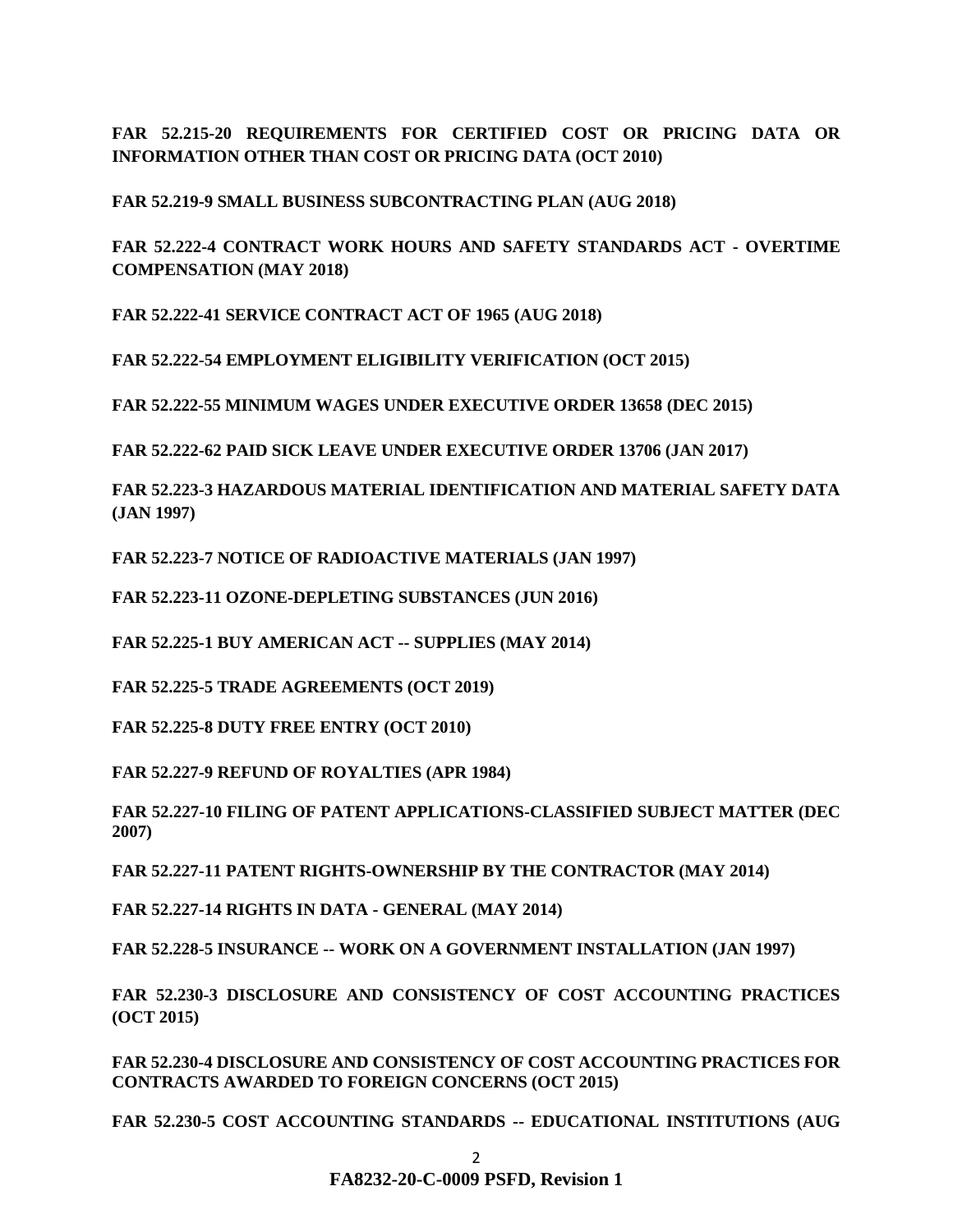**2016)** 

**FAR 52.233-3 PROTEST AFTER AWARD (AUG 1996)**

**FAR 52.234-1 INDUSTRIAL RESOURCES DEVELOPED UNDER DEFENSE PRODUCTION ACT TITLE III (SEP 2016)**

**FAR 52.237-2 PROTECTION OF GOVERNMENT BUILDINGS, EQUIPMENT AND VEGETATION (APR 1984)**

**FAR 52.242-15 STOP-WORK ORDER (AUG 1989)**

**FAR 52.243-6 CHANGE ORDER ACCOUNTING (APR 1984)**

**FAR 52.245-1 GOVERNMENT PROPERTY (JAN 2017)**

**FAR 52.246-4 INSPECTION OF SERVICES - FIXED PRICE (AUG 1996)**

**FAR 52.246-26 REPORTING OF NONCONFORMING ITEMS (DEC 2019)**

**FAR 52.247-63 PREFERENCE FOR U.S.-FLAG AIR CARRIERS (JUN 2003)**

**FAR 52.247-64 PREFERENCE FOR PRIVATELY OWNED U.S. FLAG COMMERCIAL VESSELS (FEB 2006)**

**FAR 52.249-5 TERMINATION FOR CONVENIENCE OF THE GOVERNMENT (EDUCATIONAL AND OTHER NONPROFIT INSTITUTIONS (AUG 2016)**

**DFARS 252.204-7009 LIMITATIONS ON THE USE AND DISCLOSURE OF THIRD PARTY CONTRACTOR REPORTED CYBER INCIDENT INFORMATION (OCT 2016)**

**DFARS 252.211-7003 ITEM UNIQUE IDENTIFICATION AND VALUATION (MAR 2016)**

**DFARS 252.215-7008 ONLY ONE OFFER (JUL 2019)**

**DFARS 252.215-7010 REQUIREMENTS FOR CERTIFIED COST OR PRICING DATA AND OTHER DATA THAN CERTIFIED COST OR PRICING DATA (JUL 2019)**

**DFARS 252.223-7001 HAZARD WARNING LABELS (DEC 1991)**

**DFARS 252.223-7002 SAFETY PRECAUTIONS FOR AMMUNITION AND EXPLOSIVES (MAY 1994)**

**DFARS 252.223-7003 CHANGE IN PLACE OF PERFORMANCE - AMMUNITION AND EXPLOSIVES (DEC 1991)** 

**DFARS 252.223-7007 SAFEGUARDING SENSITIVE CONVENTIONAL ARMS, AMMUNITION, AND EXPLOSIVES (SEP 1999)**

**DFARS 252.225-7007 PROHIBITION ON ACQUISITION OF CERTAIN ITEMS FROM**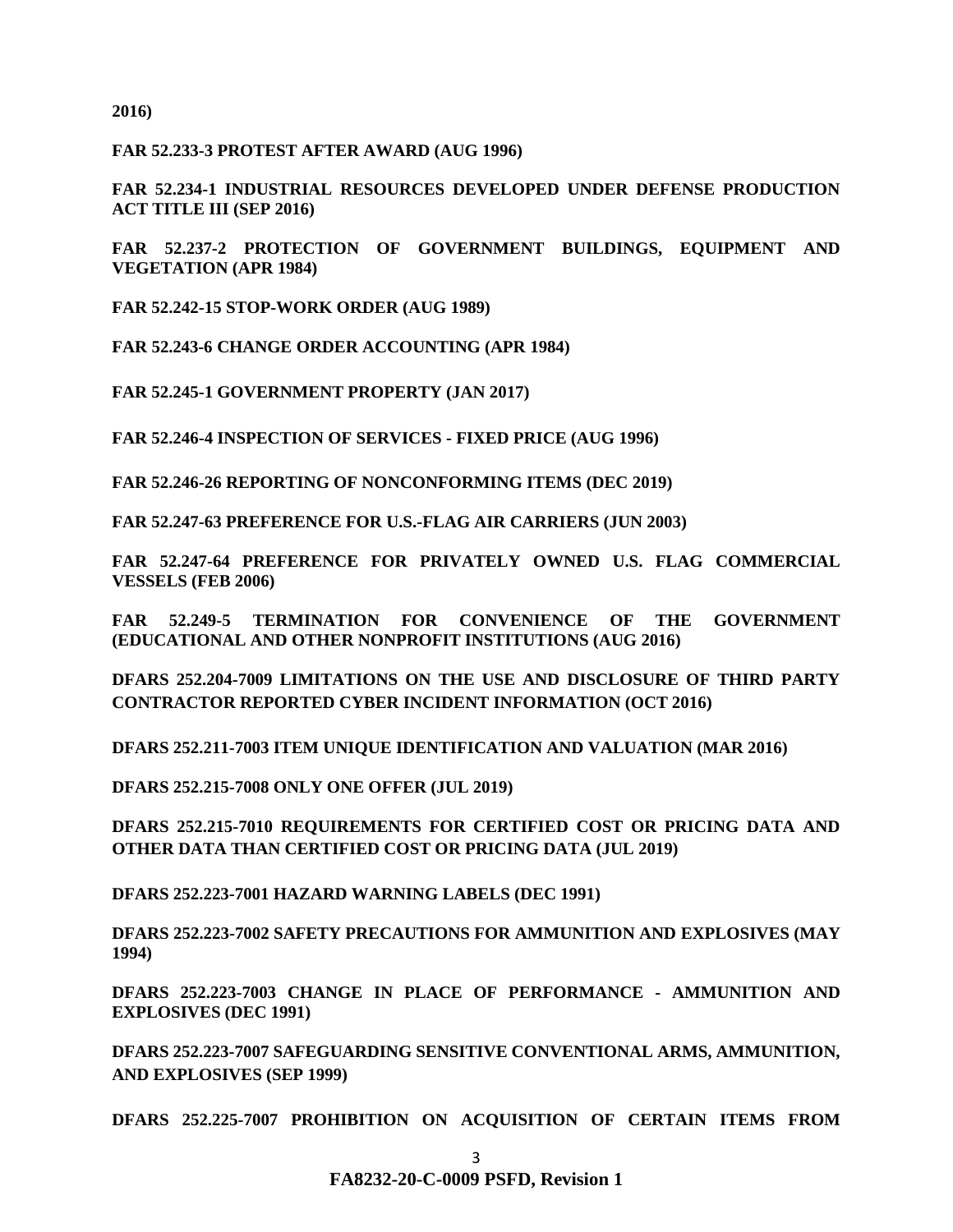**COMMUNIST CHINESE MILITARY COMPANIES (DEC 2018)**

**DFARS 252.225-7009 RESTRICTION ON ACQUISITION OF CERTAIN ARTICLES CONTAINING SPECIALTY METALS (DEC 2019)**

**DFARS 252.225-7016 RESTRICTION ON ACQUISITION OF BALL AND ROLLER BEARINGS (JUN 2011)**

**DFARS 252.225-7021 TRADE AGREEMENTS (SEP 2019)**

**DFARS 252.225-7033 WAIVER OF UNITED KINGDOM LEVIES (APR 2003)**

**DFARS 252.225-7043 ANTI-TERRORISM/FORCE PROTECTION POLICY FOR DEFENSE CONTRACTORS OUTSIDE THE UNITED STATES (JUN 2015)**

**DFARS 252.227-7013 RIGHTS IN TECHNICAL DATA -- NONCOMMERCIAL ITEMS (FEB 2014)**

**DFARS 252.227-7014 RIGHTS IN NONCOMMERCIAL COMPUTER SOFTWARE AND NONCOMMERCIAL COMPUTER SOFTWARE DOCUMENTATION (FEB 2014)** 

**DFARS 252.227-7015 TECHNICAL DATA -- COMMERCIAL ITEMS (FEB 2014)** 

**DFARS 252.227-7016 RIGHTS IN BID OR PROPOSAL INFORMATION (JAN 2011)**

**DFARS 252.227-7019 VALIDATION OF ASSERTED RESTRICTIONS - COMPUTER SOFTWARE (SEP 2016)**

**DFARS 252.227-7025 LIMITATIONS ON THE USE OR DISCLOSURE OF GOVERNMENT-FURNISHED INFORMATION MARKED WITH RESTRICTIVE LEGENDS (MAY 2013)**

**DFARS 252.227-7026 DEFERRED DELIVERY OF TECHNICAL DATA OR COMPUTER SOFTWARE (APR 1988)** 

**DFARS 252.227-7027 DEFERRED ORDERING OF TECHNICAL DATA OR COMPUTER SOFTWARE (APR 1988)** 

**DFARS 252.227-7028 TECHNICAL DATA OR COMPUTER SOFTWARE PREVIOUSLY DELIVERED TO THE GOVERNMENT (JUN 1995)** 

**DFARS 252.227-7030 TECHNICAL DATA - WITHHOLDING OF PAYMENT (MAR 2000)** 

**DFARS 252.227-7037 VALIDATION OF RESTRICTIVE MARKINGS ON TECHNICAL DATA (SEP 2016)**

**DFARS 252.227-7038 PATENT RIGHTS - OWNERSHIP BY THE CONTRACTOR (LARGE BUSINESS) (JUN 2012)**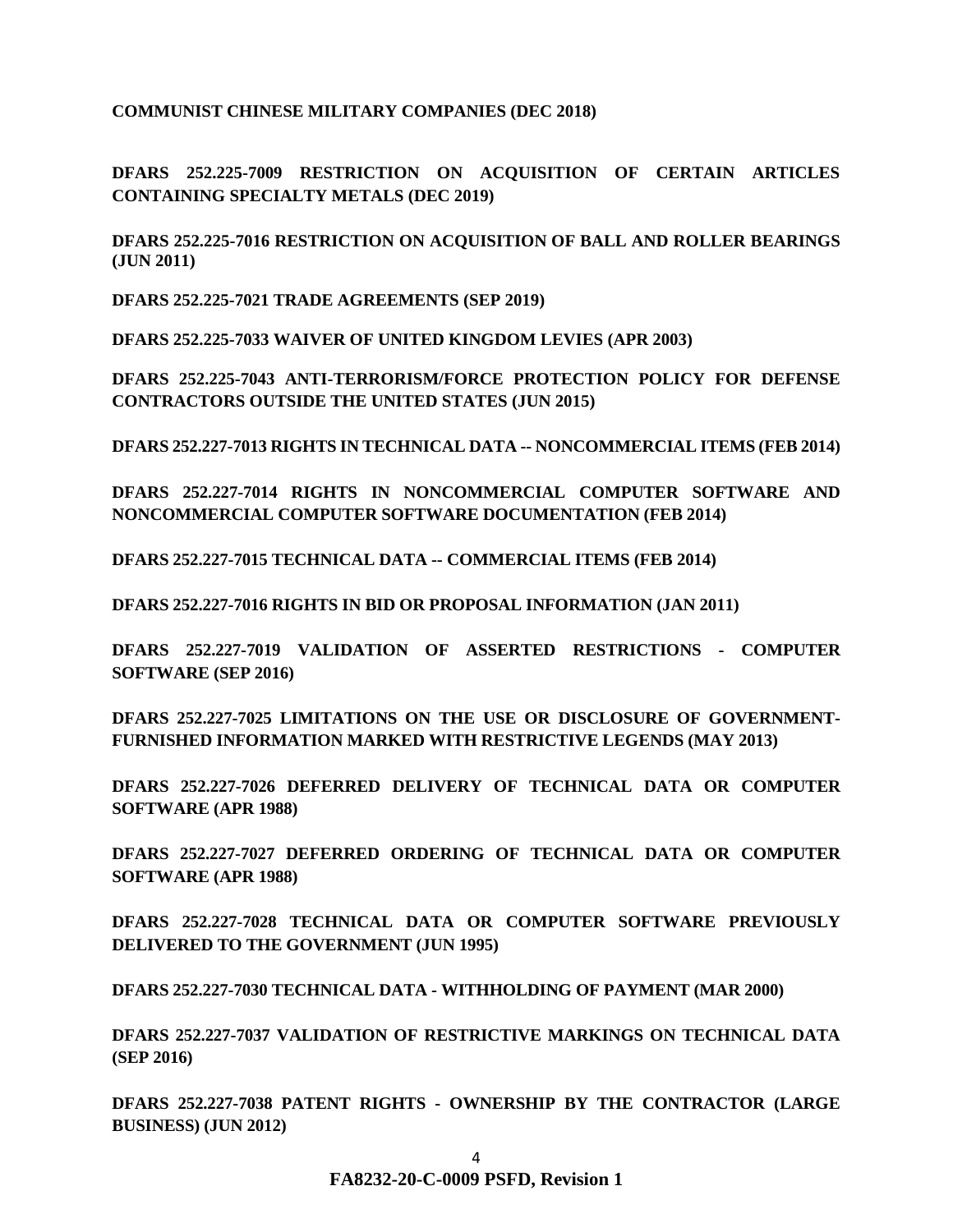**DFARS 252.228-7005 MISHAP REPORTING AND INVESTIGATION INVOLVING AIRCRAFT, MISSILES, AND SPACE LAUNCH VEHICLES (NOV 2019)**

**DFARS 252.246-7003 NOTIFICATION OF POTENTIAL SAFETY ISSUES (JUN 2013)** 

**DFARS 252.246-7007 CONTRACTOR COUNTERFEIT ELECTRONIC PART DETECTION AND AVOIDANCE SYSTEM (AUG 2016)** 

**DFARS 252.246-7008 SOURCES OF ELECTRONIC PARTS (MAY 2018)**

**DFARS 252.247-7024 NOTIFICATION OF TRANSPORTATION OF SUPPLIES BY SEA (MAR 2000)**

**DFARS 252.249-7002 NOTIFICATION OF ANTICIPATED CONTRACT TERMINATION OR REDUCTION (MAY 2019)**

**Section II: ADDITIONS: The following FAR, DFARS and AFFARS clauses are added:**

## **[FEDERAL ACQUISITION REGULATION \(](https://www.acquisition.gov/browsefar)FAR)**

**FAR 52.232-17, "INTEREST" (MAY 2014)** ("Government" means "Lockheed Martin." Not applicable to Commercial Items as defined in FAR 2.101.)

**FAR 52.232-39, "UNENFORCEABILITY OF UNAUTHORIZED OBLIGATIONS" (JUN 2013)** (Applies to subcontracts where software or services will be retransferred to the Government.)

**FAR 52.247-68, "REPORT OF SHIPMENT (REPSHIP)" (FEB 2006)** (Applies to subcontracts where subcontractors will be shipping supplies directly to the Government.)

## **DEFENSE FEDERAL ACQUISITION REGULATION SUPPLEMENT (DFARS)**

**DFARS 252.219-7004, "SMALL BUSINESS SUBCONTRACTING PLAN (TEST PROGRAM)" (MAY 2019)** (Applies if Seller is a participant in the DoD Test Program for the Negotiation of Comprehensive Small Business Subcontracting Plans.)

**DFARS 252.232-7017, "ACCELERATING PAYMENTS TO SMALL BUSINESS SUBCONTRACTORS--PROHIBITION ON FEES AND CONSIDERATION" (APR 2020)** (Applies to all subcontracts with small business concerns.)

**DFARS 252.243-7002, "REQUESTS FOR EQUITABLE ADJUSTMENT" (DEC 2012)** (Applies if subcontract is over \$150,000. "Government" means "Lockheed Martin." Does not apply for Commercial Items as defined in FAR 2.101.)

# **AIR FORCE FEDERAL ACQUISITION REGULATION SUPPLEMENT**

**AFFARS 5352.223-9000, "ELIMINATION OF USE OF CLASS I OZONE DEPLETING SUBSTANCES (ODS)" (NOV 2012)** (The blank in paragraph (d) is completed with "None." In paragraph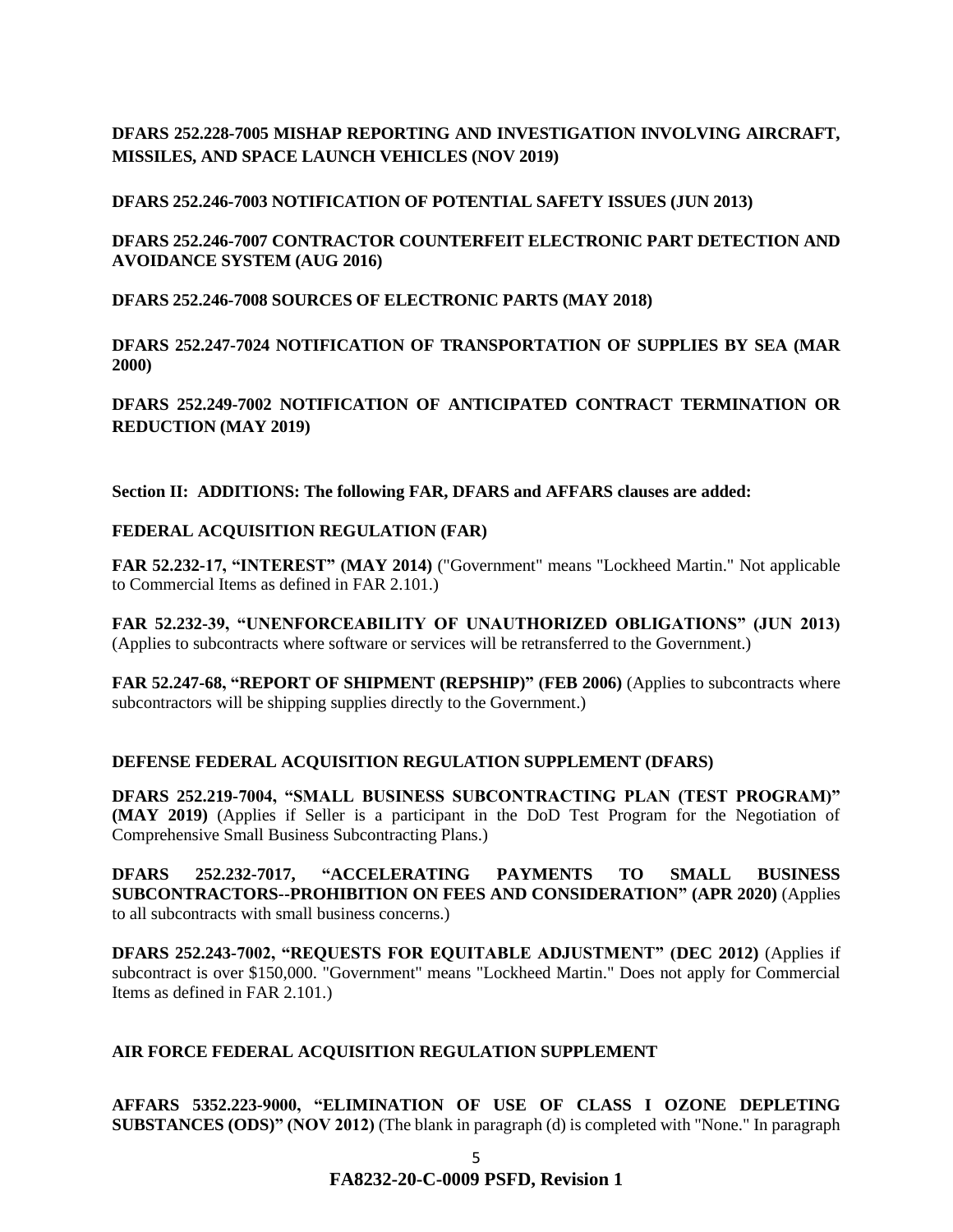(d), "Contracting Officer" means "Lockheed Martin." Not applicable to Commercial Items as defined in FAR 2.101.)

### **Section III: MODIFICATIONS:**

**Modify the following FAR and DFARS clauses contained in the applicable CorpDocs incorporated in this Contract as directed below:**

Replace **FAR 52.203-6 RESTRICTIONS ON SUBCONTACTOR SALES TO THE GOVERNMENT (SEP 2006)** with **FAR 52.303-6 RESTRICTIONS ON SUBCONTRACTOR SALES TO THE GOVERNMENT (JUN 2020)** (Applies if this Contract exceeds the simplified acquisition threshold on the date of award of this Contract,)

Replace **FAR 52.203-7 ANTI-KICKBACK PROCEDURES (MAY 2014)** with **FAR 52.203-7 ANTI-KICKBACK PROCEDURES (JUN 2020)** (Applies if this Contract is in excess of the threshold specified in FAR 3.502-2(i) on the date of award.)

Replace **FAR 52.203-12 LIMITATION ON PAYMENTS TO INFLUENCE CERTAIN FEDERAL TRANSACTIONS (OCT 2010)** with **FAR 52.203-12 LIMITATION ON PAYMENT TO INFLUENCE CERTAIN FEDERAL TRANSACTIONS (JUN 2020)** (Applies if this contract exceeds the threshold specified in FAR 3.808 on the date of award of this Contract.) (SELLER's disclosure forms and those of SELLER's lower tier subcontractors will be provided to Lockheed Martin.)

Replace **FAR 52.203-13 CONTRACTOR CODE OF BUSINESS ETHICS AND CONDUCT (OCT 2015)** with **FAR 52.203-13 CONTRACTOR CODE OF BUSINESS ETHICS AND CONDUCT (JUN 2020)** (Applies if this contract exceeds threshold specified in FAR 3.1004(b)(1) on the date of contract award and has a period of performance of more than 120 days.) (Disclosures made under this clause shall be made directly to the Government entities identified in the clause.)

Replace **FAR 52.204-25 PROHIBITION ON CONTRACTING FOR CERTAIN TELECOMMUNICATIONS AND VIDEO SURVEILLANCE SERVICES OR EQUIPMENT (DEC 2019)** with **FAR 52.204-25 PROHIBITION ON CONTRACTING FOR CERTAIN TELECOMMUNICATIONS AND VIDEO SURVEILLANCE SERVICES OR EQUIPMENT (AUG 2020)** ("Government" in paragraph (b) means "Government or Lockheed Martin." Reports required by this clause will be made to Lockheed Martin. Paragraph (b)(2) is deleted.)

Replace **FAR 52.209-6 PROTECTING THE GOVERNMENT'S INTEREST WHEN SUBCONTRACTING WITH CONTRACTORS DEBARRED, SUSPENDED, OR PROPOSED FOR DEBARMENT (OCT 2015**) with **FAR 52.209-6 PROTECTING THE GOVERNMENT'S INTEREST WHEN SUBCONTRACTING WITH CONTRACTORS DEBARRED, SUSPENDED, OR PROPOSED FOR DEBARMENT (JUN 2020**) (Applies if this Contract exceeds the threshold in FAR 9.405-2(b).) (Does not apply if this Contract is for commercial off the shelf items. Copies of notices provided by SELLER to the Contracting Officer shall be provided to Lockheed Martin.)

Replace **FAR 52.215-2 AUDIT AND RECORDS – NEGOTIATION (OCT 2010)** with **FAR 52.215-2 AUDIT AND RECORDS – NEGOTIATION (JUN 2020)** (Applies if this Contract exceeds the simplified acquisition threshold and if (1) this is a cost-reimbursement, incentive, time and materials or price redeterminable contract, (2) if SELLER was required to furnish cost or pricing data or (3) this Contract requires SELLER to furnish cost, funding or performance reports.) (Alternate II applies if SELLER is an educational institution or non-profit institution.)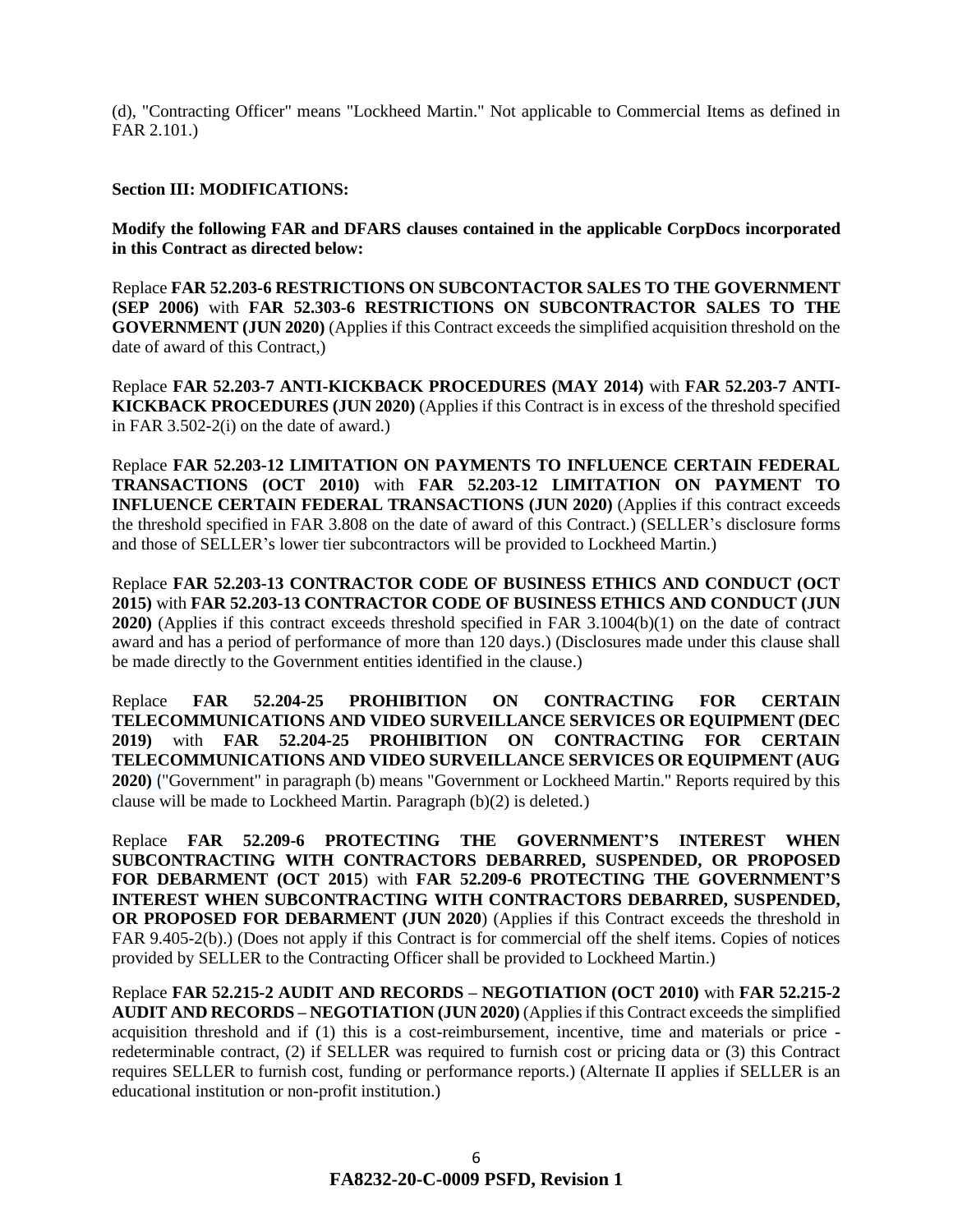Replace **FAR 52.215-12 SUBCONTRACTOR CERTIFIED COST OR PRICING DATA (OCT 2010)**  with **FAR 52.215-12 SUBCONTRACTOR CERTIFIED COST OR PRICING DATA (MAY 2018) (DEVIATION 2018-O0015)** (Applies if this contract exceeds the threshold for submission of certified cost or pricing data at FAR 15.403-4 and is not otherwise exempt from the requirement to provide cost or pricing data..)

Replace **FAR 52.215-14 INTEGRITY OF UNIT PRICES (OCT 2010)** with **FAR 52.215-14 INTEGRITY OF UNIT PRICES (JUN 2020)** (Applies if this contract exceeds the simplified acquisition threshold.) (Paragraph (b) is deleted.)

Replace **FAR 52.215-21 REQUIREMENTS FOR CERTIFIED COST OR PRICNG DATA OR INFORMATION OTHER THAN CERTIFIED COST OR PRICING DATA -MODIFICATIONS (OCT 2010)** with **FAR 52.215-21 REQUIREMENTS FOR CERTIFIED COST OR PRICNG DATA OR INFORMATION OTHER THAN CERTIFIED COST OR PRICING DATA - MODIFICATIONS (JUN 2020)** ("Contracting Officer" means "Lockheed Martin" in paragraphs (a)(1) and  $(b)$ .)

Replace **FAR 52.215-23 LIMITATIONS ON PASS-THROUGH CHARGES (OCT 2009)** with FAR **52.215-23 LIMITATIONS ON PASS-THROUGH CHARGES (JUN 2020)** (Applies if this is a costreimbursement contract in excess of the simplified acquisition threshold, except if the prime contract to which this contract relates is with DoD, then the clause applies to both cost-reimbursement contracts and fixed-price contracts, except those identified in 15.408(n)( $2$ )(ii), that exceed the threshold for obtaining cost or pricing data in accordance with FAR 15.403-4.)

Replace **FAR 52.222-35 EQUAL OPPORTUNITY FOR VETERNS (OCT 2015)** with **FAR 52.222-35 EQUAL OPPORTUNITY FOR VETERNS (JUN 2020)** (Applies if this Contract is for \$150,000 or more.)

Replace **FAR 52.222-36 EQUAL OPPORTUNITY FOR WORKERS WITH DISABILITES (JUL 2014)** with **FAR 52.222-36 EQUAL OPPORTUNITY FOR WORKERS WITH DISABILITIES (JUN 2020)** (Applies if this Contract exceeds the threshold specified in FAR 22.1408(a) on the date of award.

Replace **FAR 52.222-37 EMPLOYMENT REPORTS ON VETERNS (FEB 2016)** with **FAR 52.222- 37 EMPLOYMENT REPORTS ON VETERNS (JUN 2020)** (Applies if this Contract is valued at or above the threshold specified in FAR 22.1303(a) on the date of contract award.)

Replace **FAR 52.223-18 ENCOURAGING CONTRACTOR POLICIES TO BAN TEXT MESSAGING WHILE DRIVING (AUG 2011)** with **FAR 52.223-18 ENCOURAGING CONTRACTOR POLICIES TO BAN TEXT MESSAGING WHILE DRIVING (JUN 2020)** (Applies if this Contract exceeds the mico-purchase threshold, as defined in FAR 2.101 on the date of award.)

Replace **FAR 52.227-1 AUTHORIZATION AND CONSENT (DEC 2007)** with **FAR 52.227-1 AUTHORIZATION AND CONSENT (JUN 2020)**

Replace **FAR 52.227-2 NOTICE AND ASSISTANCE REGARDING PATENT AND COPYRIGHT INFRINGEMENT (DEC 2007)** with **FAR 52.227-2 NOTICE AND ASSISTANCE REGARDING PATENT AND COPYRIGHT INFRINGEMENT (JUN 2020)** (Applies if this Contract exceeds the simplified acquisition threshold.) ("Contracting Officer" means "Lockheed Martin." "Government" means "Government and Lockheed Martin."

Replace **FAR 52.230-2 COST ACCOUNTING STANDARDS (OCT 2015)** with **FAR 52.230-2 COST ACCOUNTING STANDARDS (MAY 2018) (DEVIATION 2018-O0015)** (Applies when the contract